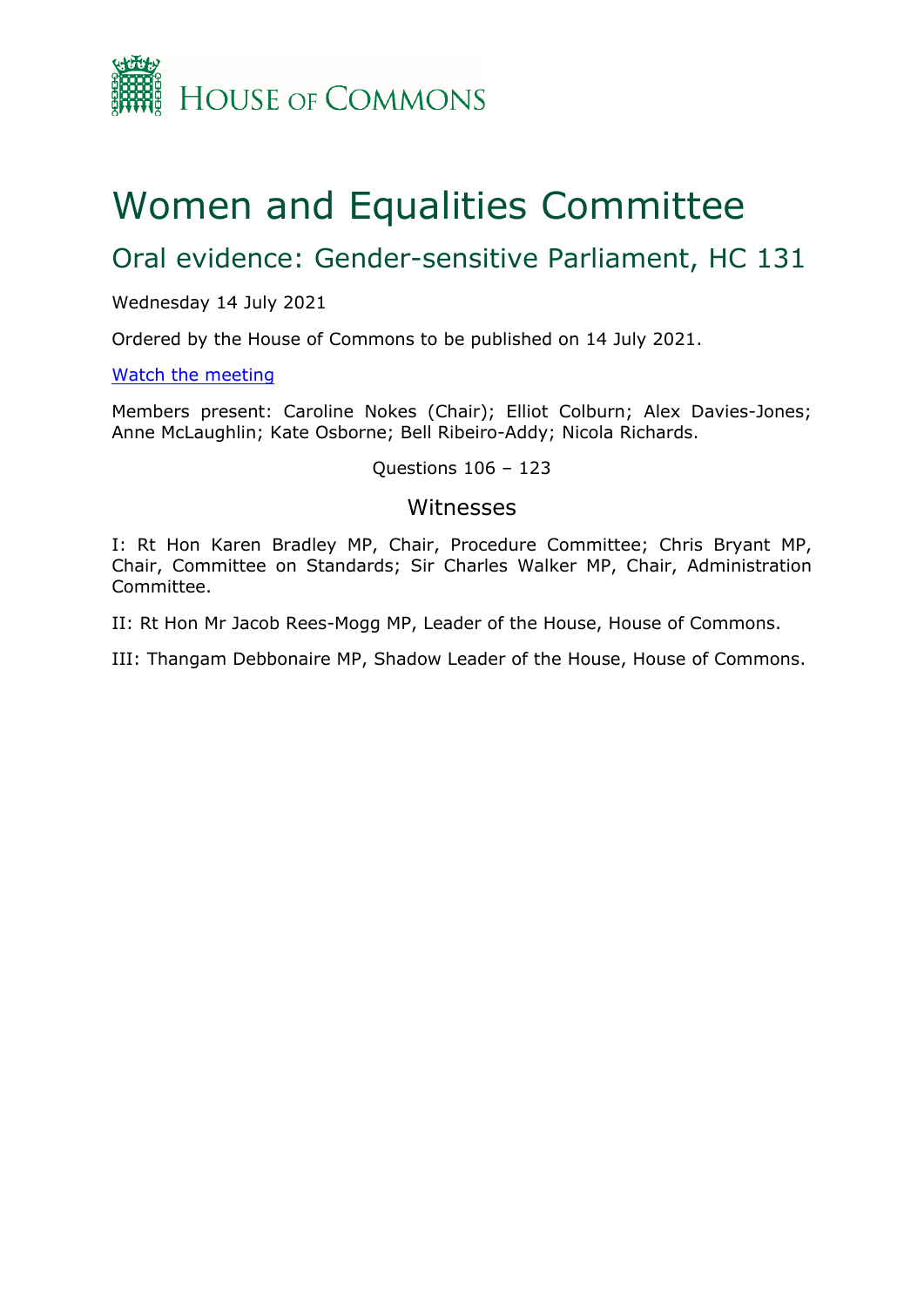

## Examination of witness

Witness: Thangam Debbonaire.

**Chair:** Our next witness is Thangam Debbonaire, the shadow Leader of the House. Welcome to this evidence session of the Women and Equalities Select Committee. We appreciate you giving evidence this afternoon. I am going to pass straight over to Anne McLaughlin for the first questions.

Q106 **Anne McLaughlin:** Hi, Thangam. Thanks very much for doing this. You will know that we are looking at the issue of a gender-sensitive Parliament. How gender-sensitive do you feel the UK Parliament is right now? How much progress do you think has been made since the publication of the *Good Parliament* report five years ago? Where do you think the institutional focus on gender sensitivity within the House of Commons is currently coming from?

*Thangam Debbonaire:* First of all, it is nice to see you. Thank you for inviting me. I am going to do my best. I am going to work backwards. Where do I think the institutional focus is coming from? In terms of where the institutional drivers are, that can seem very opaque to Members of Parliament, staff and members of the public. If I could make one recommendation from the start, it is that we need something such as a Speaker's conference on gender equality to bring together expertise, views of staff, Members, members of the public, the experiences of other parliaments and of respected and trusted academics, such as Professor Sarah Childs, as well as other stakeholders who could help us to do a piece of work to make this more concrete.

In terms of progress, we could do with a state of progress report each year and a Speaker's conference or some other standing parliamentary Committee, with some resourcing that could at the very least do measurement and a stocktake, but ideally could also commission investigations and inquiries. It would not replace the work of a Select Committee. You have a very broad remit, and it is very important for gender equality and other forms of equality across the piece and across the country.

If we are going to do some work on gender equality in Parliament—I will come back to the word "sensitive" in a minute—we could do with a body that has responsibility for both monitoring and identifying improvements that are needed, consulting widely and developing expertise.

Going backwards again, how much progress do I think we have made? Without such a Speaker's conference or body to measure, we are all only going to be able to give our opinions. Others will be more well informed than I am. I have read Sarah Childs' written evidence; that is a helpful place to be, but it is not as much as we would like, given especially that when Sarah did the *Good Parliament* work, she was able to have much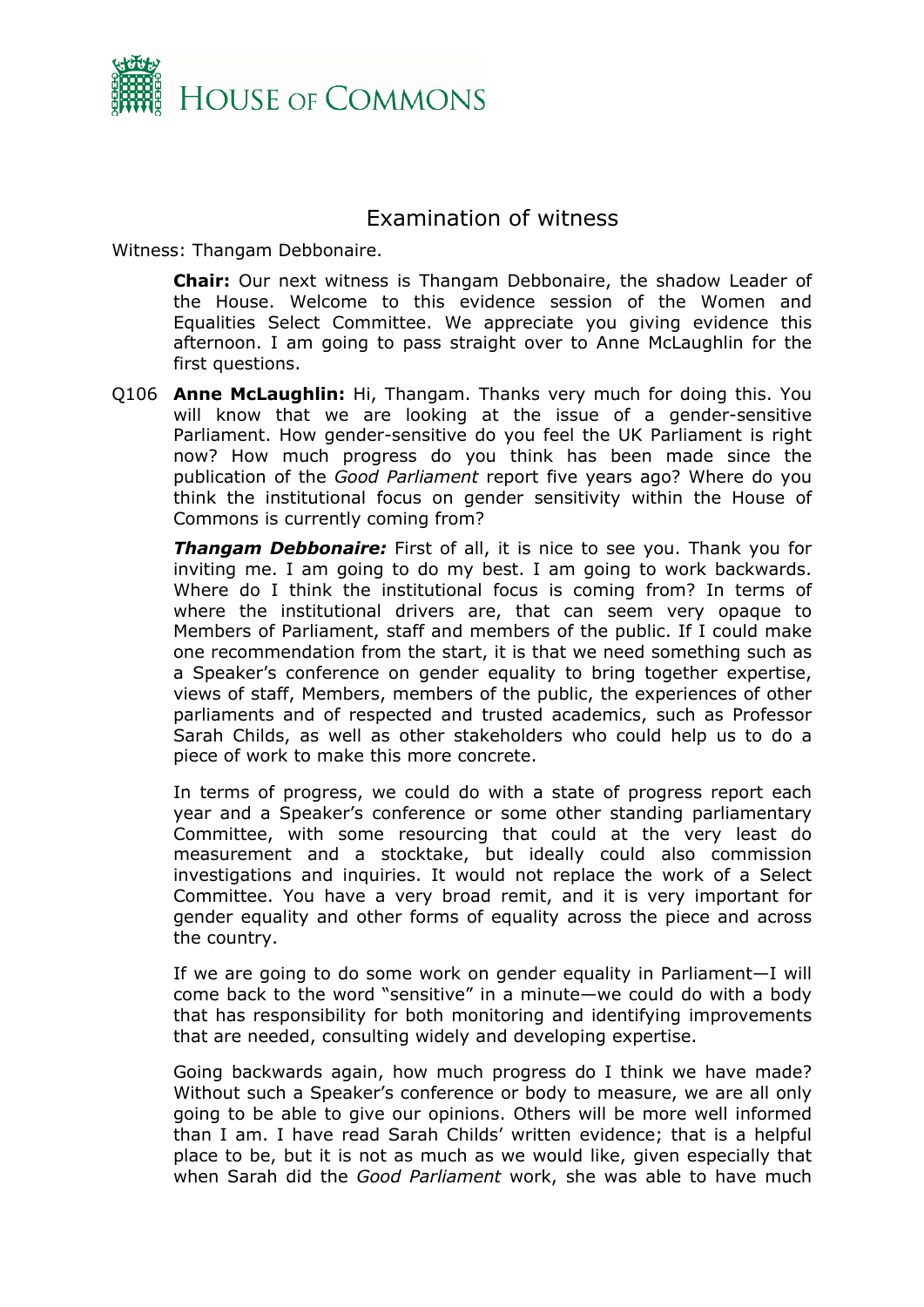

more access and resourcing to get on with doing a piece of thorough work. I would like that to not only be restored but enhanced. We have moved on, and there are other considerations. We now have R&R, and we have now had experience of the ICGS actually operating; we can spot some of the ways we might want to change it. We have moved on.

To come to your first question about how gender sensitive it is, caveating the phrase "gender sensitive", which I will come back to, how equal and welcoming a place for women do I think Parliament is? We have better provision and proxy voting; that is much more embedded now. I get that we all now have a proxy vote, but at least we know that, when that ends, or if that fully ends, there is the facility to keep it there for everybody, but also that it is not going to end for women on maternity leave; fathers can have it, and they have, and it is a really good, functioning way of doing things, which is practical and helpful.

I was listening to the evidence from the Leader of the House just now. There were some really interesting things, such as when Caroline said, "Why do people not know about the car parking. Should we not maybe tell them?" That would be a really good marker, which I think a Speaker's conference or a standing committee could do, saying, "Have we made progress on this—yes or no? Do Members actually know about the parking?" I know they do not, you know they do not, and I am sure the Leader knows they do not. That was news to me and certainly to the women who have raised it with me, who have said, "I have real difficulty."

It is difficult to measure progress without somebody whose job it is to measure it. In terms of how gender-sensitive it is, I cannot mark it out of 10, but there are some really critical things that even I can observe. I do not think the family room is well known enough or established as a purely family room. I do not yet think that there is enough understanding of how to use the Independent Complaints and Grievance Scheme, and that obviously needs some work. We know that, and I think the ICGS knows that. It is in place, so that is progress.

We have had the valuing everyone training and the behaviour code. The fact that every toilet I go into, including in the Members' lobby, has those cards is really helpful. I do not know how much they are being used, how much they are being taken up, how much it is necessary to have on a card or how much people are downloading. Again, I come back to the point that we need an organisational body that has that.

In my view, the institutional knowledge and power to make, measure and recommend changes is a bit too diffuse. As a member of the Commission, I am still coming to grips with what is in the Commission's purview. I heard the Leader say about certain things, "That is the Commission." Maybe it is because I am new to the Commission, but that is not clear. It is not clear to me as an interested party, and it certainly was not clear to me as an MP before I was on the Commission. I sometimes ask questions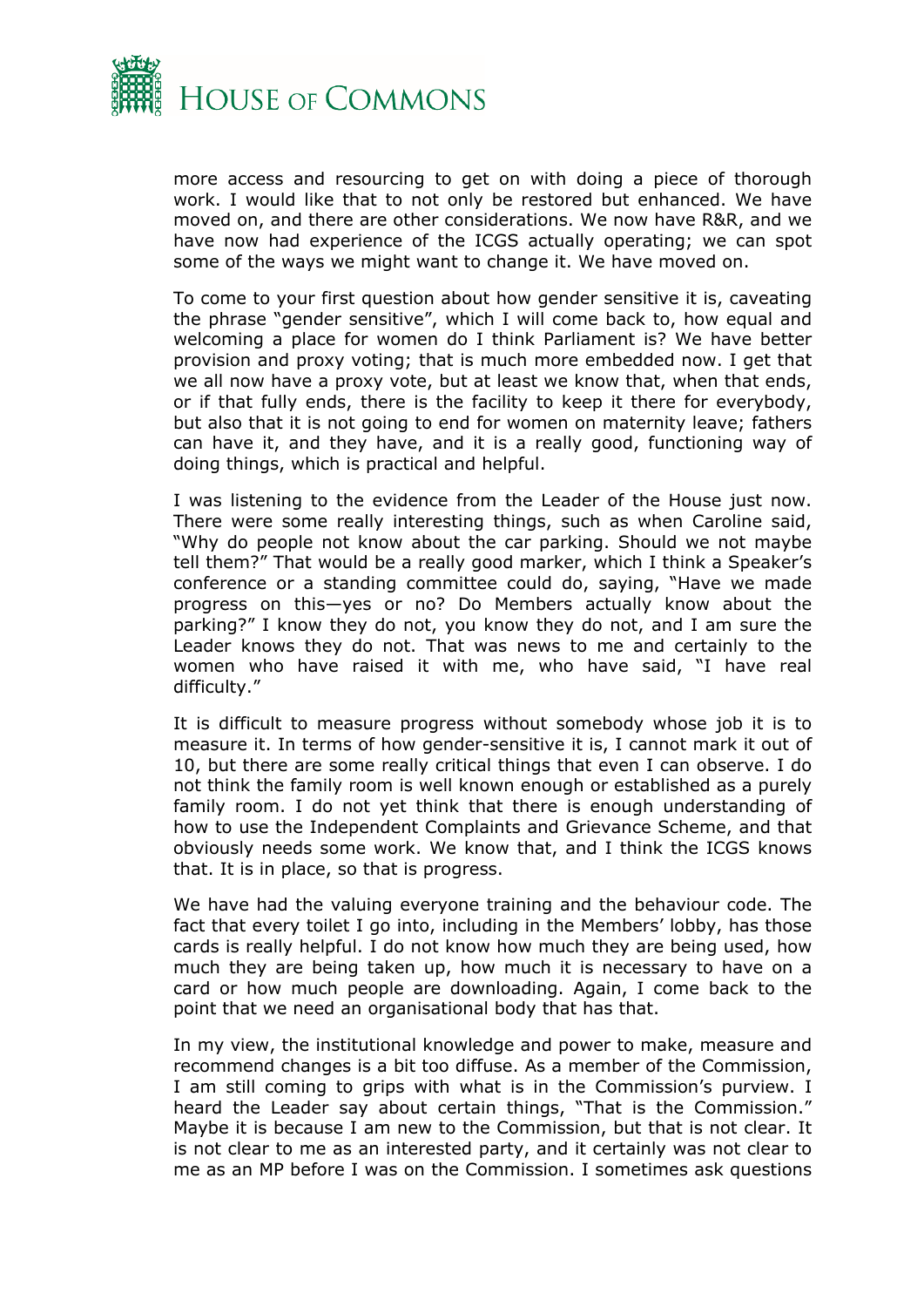

about things and I find out that it is not the Commission; it is the Administration Committee or the Procedure Committee.

I think I am relatively knowledgeable about these different bodies, but I am not sure that every MP is. It is probably because I have been a Whip and I have been part of processes. We should not rely on everybody, by osmosis, absorbing all this stuff to know where the levers of power actually are for making institutional changes.

Q107 **Anne McLaughlin:** Thank you. That was a comprehensive run-round, and very interesting. There is a strong belief that equal representation of men and women in the House will not happen without specific measures being taken. I will turn to the Labour party. How would you describe the actions that the Labour party is taking to increase the number of women MPs, and what are your thoughts on enacting section 106 of the Equality Act?

*Thangam Debbonaire:* It is about time, if we can just tick that one off straightaway. In terms of my own party, all-women shortlists have taken my party from a flatlining number of women MPs—around 45 at most, for decades. We were the best at it for most of that time, but it flatlined for decades, until a group of women got together in the 1980s and said, "Up with this we will not put," and came together to form the Labour Women's Network and to campaign for all-women shortlists.

There was a court case, which unfortunately meant that all-women shortlists were dropped in one election. When they dropped, guess what? The number of women candidates dropped. When they were brought back in, guess what? The number of women candidates went up. I was selected via an all-women shortlist. I am extremely proud that I have helped to contribute to us getting to 50%. We should not be complacent. I have had really interesting comments from people who say, "Do you not feel it would be better if you were selected on merit?" I damn well was, against three other really high-quality women.

Before we had all-women shortlists, people's mental picture—men and women, by the way—and party members' mental picture of what an MP looks like was not of one who looks like this. It was not one who was wearing a frock like this. It was a man in a suit. That is not because male and female members of the Labour party or any other political party are inherently sexist. It is just that the world we were living in meant that that was what an MP looked like. When I was a little girl I was very political and I came from a very political family, and even I had internalised the idea that MPs did not look like me, or, more importantly, my grandmother, who would have made an amazing MP. That really bugged a lot of Labour women until we said, "No, we will not have this." I would defend all-women shortlists to the hilt. If I had not been on an allwomen shortlist, I think I would have still been probably one of the stronger candidates, but I am willing to bet my house that I would not have got through. That is not because my party members are sexist. I think it would have just been really difficult.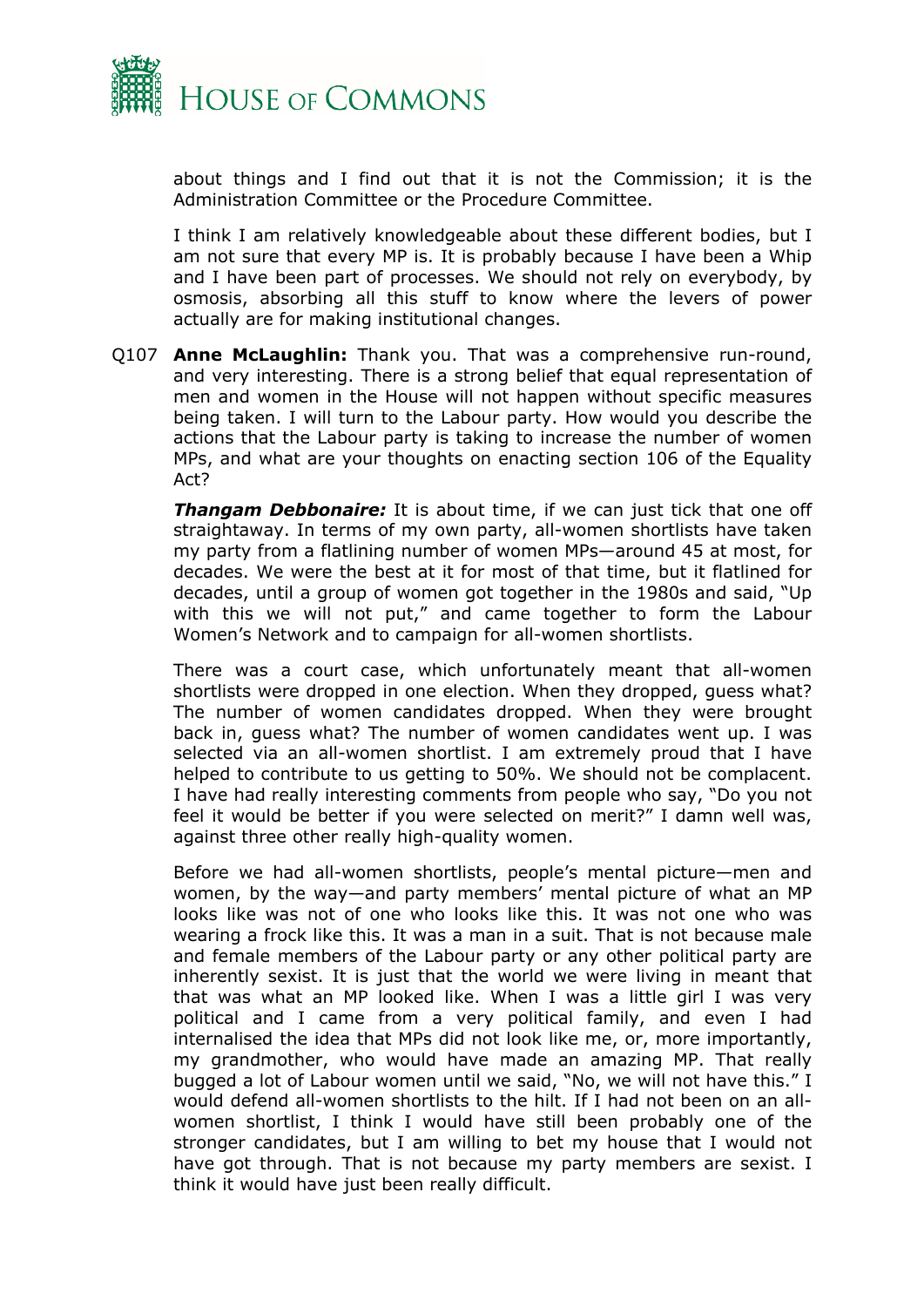

That matters because not every seat is declared an all-women shortlist. We are not saying that every seat has to be an all-women shortlist, but through the provision of targeting all-women shortlists at so-called vulnerable seats, which is a debatable point, we have raised the number and percentage of women in Parliament in the Labour party to the point where, as a political party, over the course of the last 100 years, we have contributed by far the majority of women MPs. I know other parties have other ways of doing it and I am really interested in them as well, but I would defend to the hilt all-women shortlists.

Q108 **Anne McLaughlin:** If I was here to give evidence, I would share with you my journey from being completely opposed to them to experiencing them, albeit not personally, and being completely in favour of them, watching women in action; but I am obviously not; I am here to ask questions, and I have one left, which is about the boundary changes. What is the Labour party going to do to assess the impact of boundary changes on the representation of women or ethnic minority MPs? What will you do to assess it, and how will you address any risk of decline?

*Thangam Debbonaire:* I cannot speak for the details of how the boundary review process will do that, but I have now taken a note that I need to go away and find out. That is a very good question. Our rule on an all-women shortlist will remain. I have not heard of any plans to get rid of it, which will mean that if we end up changing the boundaries, we will continue with the rule of all-women shortlists, which is 50% of socalled vulnerable seats.

That will be tough, because, with all political parties, there is then going to be a process of who is going to lose their seat because it disappears, and how we then manage the process of MPs who are competing for the remaining constituency selection. That is going to be really tough, but we keep that rule. It is part of our standing orders and rules as a Labour party. It is part of our constitution. We are going to keep that. Please do not test me on whether I got the right words there, because I cannot remember if it is in our standing orders or our constitution, but it is a Labour party rule, which we will defend.

Parliament as a whole has a piece of work to do on how it is going to treat MPs whose seats disappear, because at the moment we do not have the provision for redundancy for them in the same way we would if they just lost their seat. There is an issue there as well. We may want to consider at some point what we as a Parliament do about MPs whose seat just stops existing, so they de facto become redundant, with no redundancy pay. I do not think there are protests in the street saying, "What do we want? Redundancy pay for MPs. When do we want it? Now!" but there is an issue of justice here: you could end up with an MP who has served their country and their people very diligently for 20 or 30 years but ends up with nowt. I have always found the redundancy processes to be problematic anyway, but particularly if your seat was just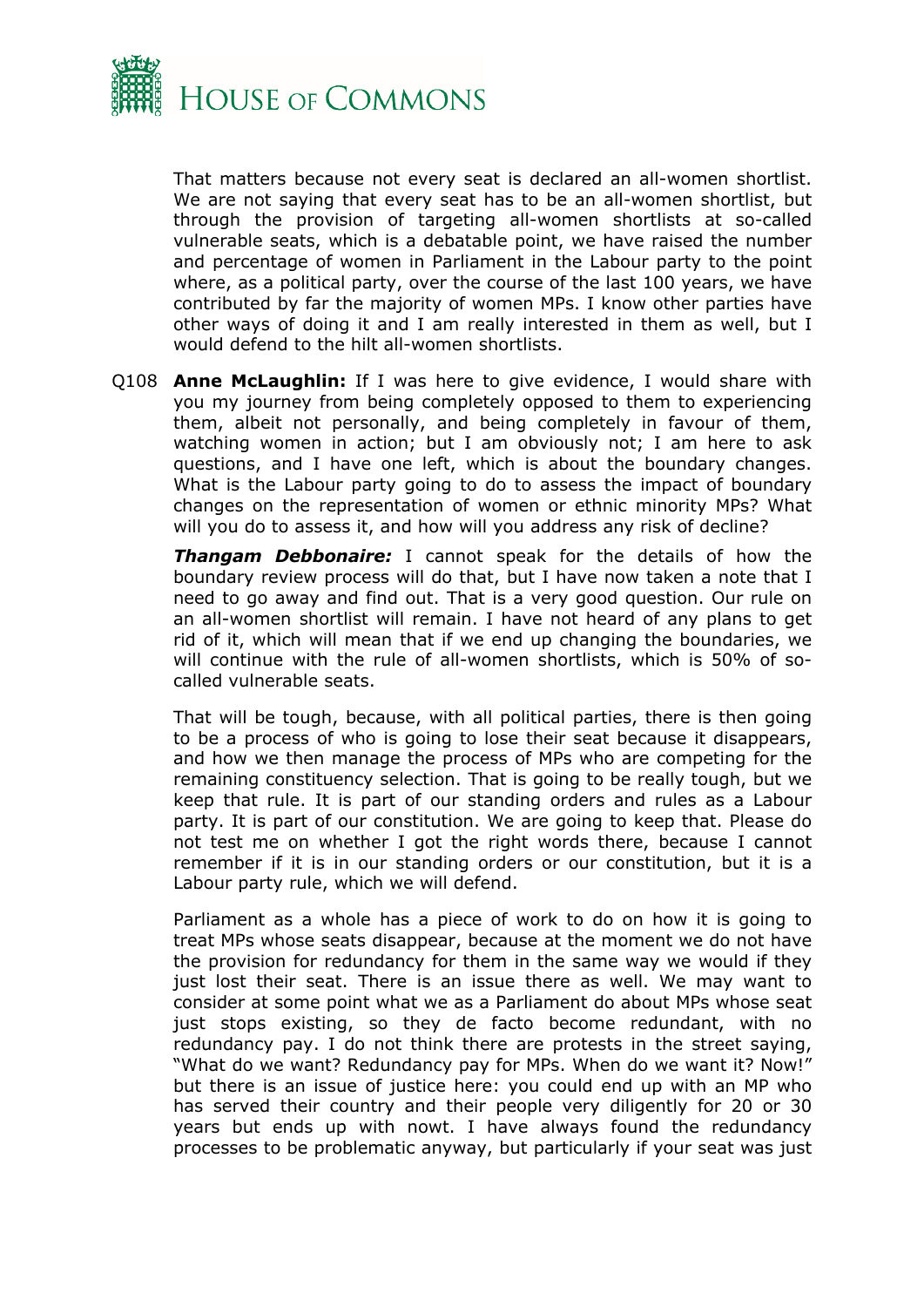

erased. By the way, I have no skin in that game because my seat is not going to be erased, so I am not speaking with that bias.

**Anne McLaughlin:** That is interesting. Thanks very much.

Q109 **Bell Ribeiro-Addy:** Hi, Thangam. I am going to be asking you some questions about abuse of women. We have heard that some women are not standing for election because of the abuse that they see other women politicians receive, and some women have cited this as a reason for standing down. What is the party doing to support women who are targeted in this way?

*Thangam Debbonaire:* We, as a party and as a Parliament, have a lot to do to support women. As a party, we have to go through quite a process, as I think all political parties have, to make sure that we are doing enough to support women who are experiencing abuse in this way, and that there are processes for MPs to receive support from their Whip, or support for making complaints if the abuse is coming from an identifiable source. When I needed to bring a court case, I had a lot of support and guidance from my Whip, which I really valued.

There is a wider party issue, which is about party membership. There is a complaints process in the Labour party, which has had a real stiffening and improving over the last year, and I am really pleased about that. It has meant that more women who are just party members can make complaints about things about that have happened to them that are sexist or discriminatory. All political parties have more work to do on that.

At this point, I am not speaking on behalf of the Labour party but on behalf of me. We have a job of work to do as women politicians to make sure that we are talking about the full spectrum of our life as an MP. Abuse does not define me as an MP. I refuse to be defined by people who want to hurl abuse at me. I absolutely do not want to do that. That does not mean I am going to deny that that exists, but we also have to make sure that we are giving women who have leadership qualities a full and rounded view of the many and varied experiences that you have as an MP, most of which, in my view, is very hard work but an utter privilege to be able to represent women and actually do good for women, to be able to change some of those things and pass legislation on hate crime and discrimination.

That is the bonus of being an MP. If you are a woman on the street facing hate crime, you do not get to change the law; you do not get to call for improvements to the police. We do. That gives me great spirit, hope and love of being a woman MP. It is what I can do for other women. We should also be representing that to women candidates, and I try very hard, when I am talking to groups of women. They almost always ask me about the abuse. I mostly will not talk about it because I think it is well documented. What is less well documented and publicised is the amazing amount we can do for women every single day we are in this place.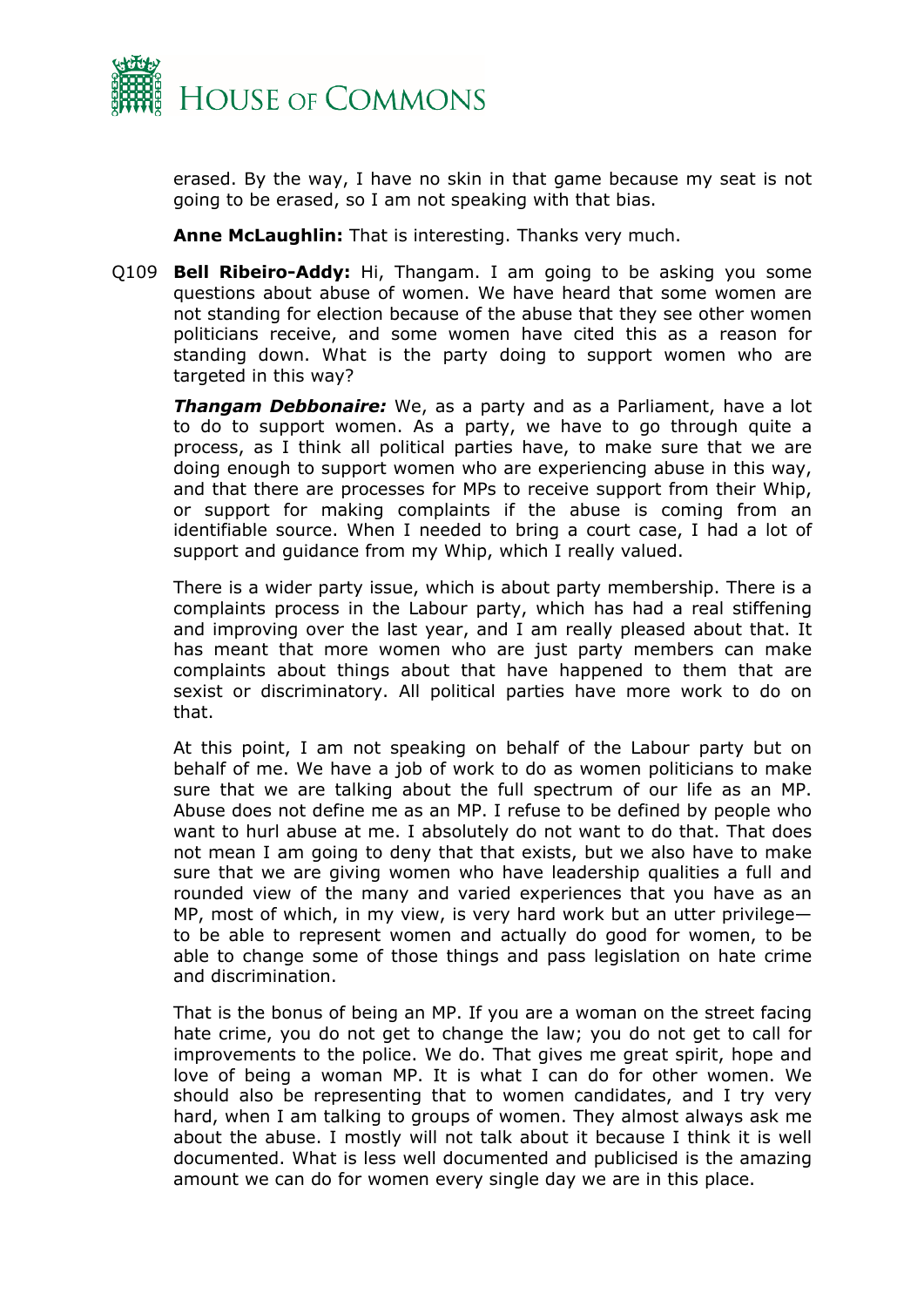

I want us to be able to give that rounded picture. I want us to do that as a political party, as women leaders of all political parties, to women who are talking to us about whether or not to stand for Parliament, council or other elected office. Do I think that complaints processes for internal party issues are strong enough? I do not think they have been; they are much better, and I have certainly experienced an improvement, but we still have a way to go. That is if it is an internal party matter.

The women's PLP has been a very supportive group, but I actually wonder whether we should have a women's caucus, which is a crossparty body. Sarah mentioned that, and that might be really helpful for us to do it. I am not quite sure how that would work. I do not mean as an all-party group or a Select Committee, but doing that as a cross-party thing might be quite helpful. We have so much in common, both in terms of our leadership and problems that we face but also in the potential that we have.

It is about the offer that we give to women across the country, particularly young girls. I take that responsibility very seriously. Me showing them that they can be an MP too is a big deal. It is a real honour, and that is part of what women need to be encouraged to see. It is part of the whole palette of what you get to do as a woman MP.

Q110 **Bell Ribeiro-Addy:** You will know that black, Asian and minority ethnic women politicians in particular are targeted for abuse. In the 2017 election, Diane Abbott received almost 50% of all of the abusive tweets sent to female politicians. I know, for example, that MPs like Diane Abbott and Dawn Butler—there may be some others—are having security funding removed from them. What is your view on that and what the party is doing overall to support black, Asian and minority ethnic women who are targeted for this abuse?

*Thangam Debbonaire:* If it is a colleague, as the shadow Leader of the House, I will take up on any colleague's behalf. I have not had that reported to me by either of those colleagues. If they want to get in touch with me, I am very happy to take that up with the security staff and support them in any claims that they may be making to hold on to existing funding. I am very happy to do that. I also meet regularly with security staff to review what is on offer in general for women, for all MPs, and also the specifics of different examples, if that is appropriate.

Q111 **Bell Ribeiro-Addy:** As you will know, the Government are introducing a new offence for intimidating parliamentary candidates and campaigners. What measures would you hope that they might introduce alongside these that would support black, Asian and minority ethnic women MPs as they go about their work?

**Thangam Debbonaire:** I would like the Government to introduce an offence that applies to all MPs. Along the way, one thing I would like to see more of in legislation is better equality impact assessments that we can call on so that when a piece of legislation is going through, even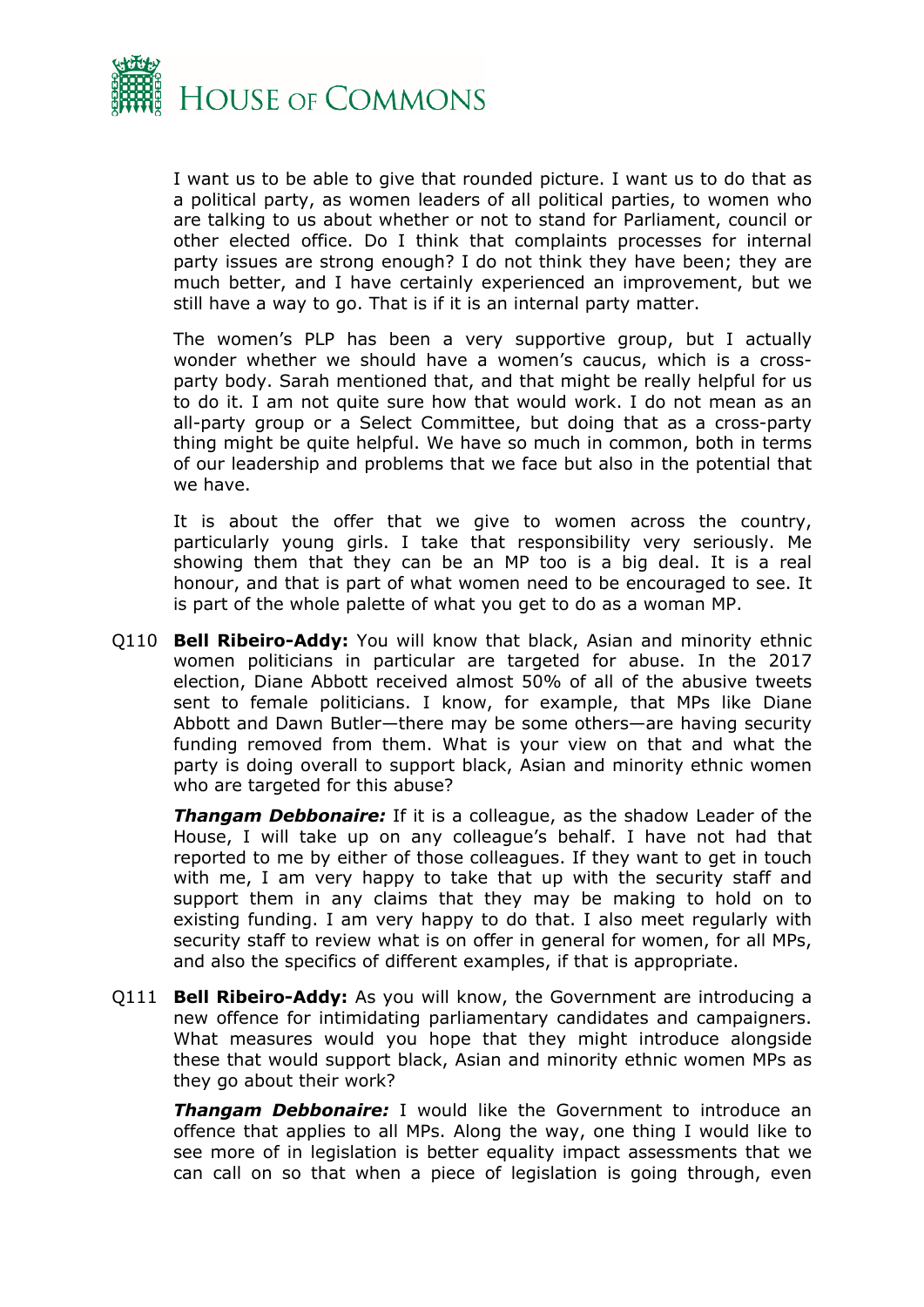

though it will have differential impacts for different groups of people and is available to all of us, we actually are more proactively aware of the differential ways it might benefit women in particular, or black and ethnic minority candidates in particular. That would be useful and would enhance our legislative processes in general, in the same way as councils, when they take certain decisions, have to do equality impact assessments. I would like to see greater use of those in legislative processes.

Q112 **Alex Davies-Jones:** Thank you for joining us this afternoon, Thangam. I am going to ask you the same questions that I asked the Leader of the House, specifically starting on the return of the Member of Parliament for Delyn into the parliamentary estate today. I would be grateful for your view on what steps are appropriate for the House and Parliament to put in place before the return to the estate of any Member who has been found by the Independent Complaints and Grievance Scheme to have harassed, bullied or otherwise mistreated staff.

*Thangam Debbonaire:* Some of you may know, although most of you probably do not, that before I was an MP I spent a long time working in the area of domestic violence and, for the previous 10 years, particularly with perpetrators, mostly men but not always, who were using abuse physical, sexual, and coercive, controlling behaviour, but also harassment. I am drawing on that experience here, and I am also drawing on the fact—I will talk in general terms here; I am not going to talk specifically about that person, because it applies across the board that if you were in any other place of work and you had any other member of staff found guilty of sexual harassment or harassment of another form of a junior member of staff, there would at the very least have to be a risk assessment done before their return so that there could be a safe return to work.

There would have to be a risk management process then put in place. That would have to be consulted on with staff and trade unions, and there would have to be clear guidance so that staff knew what the limits were, what they were expected to do and what they could refuse to do. Also, that manager, in any place of work, would also know what it was reasonable for them to ask for and what it was no longer reasonable for them to ask for and how they would be able to go about their work. That would make for a better-informed return to work, and that is usually what happens in workplaces I have been in where there is any allegation or someone is found to have carried out harassment.

I would like to see that for MPs but also for anyone else found guilty of sexual or other harassment by the ICGS and the IEP. It is really important that staff on the estate feel that they are treated as they would be by any other employer. Where someone has been found to have done bullying or harassment, there should be a process in place of risk assessment and management, and then support and guidance. Adjustments should be made to working conditions if necessary, but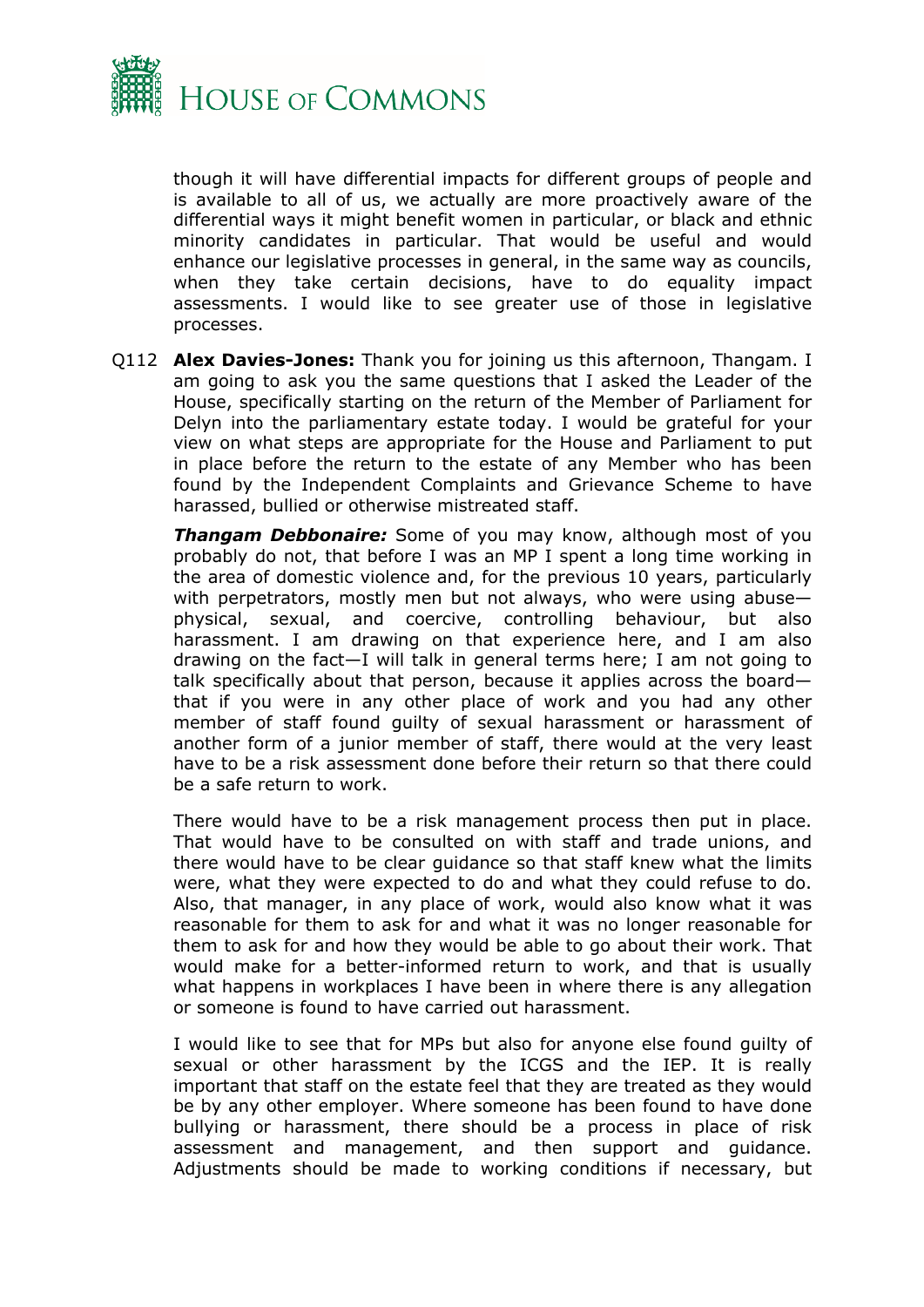

there should also be consideration given as to whether or not it is appropriate for that person to be in post anymore.

Nobody but the voters can remove a Member of Parliament. If they have committed a criminal offence, that would automatically trigger the Recall of MPs Act. It would automatically trigger the Recall of MPs Act if a parliamentary Committee had suspended a Member for two weeks or more. Because it is independent, which is the right thing for it to be, the Independent Complaints and Grievance Scheme cannot currently trigger a recall. That should be changed. It is no secret that I have tabled a motion to that effect for the last four working days of Parliament. It is up to the Government to decide whether or not they want to allocate debating time and vote for that.

On Monday, the Commission discussed that prospectively, going forward, that anomaly—I consider it to be a loophole; others call it something else—or whatever we want to call it should be closed. The time has come, because some staff raised concerns about it last year, to be fair, and said they were not sure that they could trust the process; if recall was triggered, they worried about their confidentiality and so on. Now that staff have actually seen the process in action and can see the consequence of a recall not being triggered, it is right that we make sure that actual gap is closed.

That does not mean that MPs automatically lose their jobs. It is a weird and strange job. It is the voters who get to remove you, but those voters in that constituency should get the same right to decide whether or not they want to remove their MP as they would if it had been the parliamentary Committee on Standards that had imposed that sentence.

Q113 **Alex Davies-Jones:** I will move on to the impact of Parliament on parent MPs. What is your assessment of the impact that hybrid working during the pandemic has had on gender sensitivity in the House of Commons?

*Thangam Debbonaire:* It is mixed, to be honest. At first glance, you would think it would have made it easier, but I have heard some parents say to me there is an expectation that they would do the parenting at the same time as being the MP. That also happens. It is not straightforward. I do not want to fall into a simple trap of thinking if we can all work from home, that would enable us to be better parents. I am not sure that is true. We might end up women MPs expected to just do a bit childcare on the side and maybe pop down to pick up the kids from school at the same time as being on a Bill Committee.

I am not saying that Parliament should not change, but I am not convinced that just keeping hybrid as a default is the way to achieve gender equality in Parliament. We might end up going down some rabbit holes that we would not like. I would like us to keep the ability to do hybrid stuff, particularly for Committees, as much for witnesses. I think to the before times and I think, "Goodness me!" We used to drag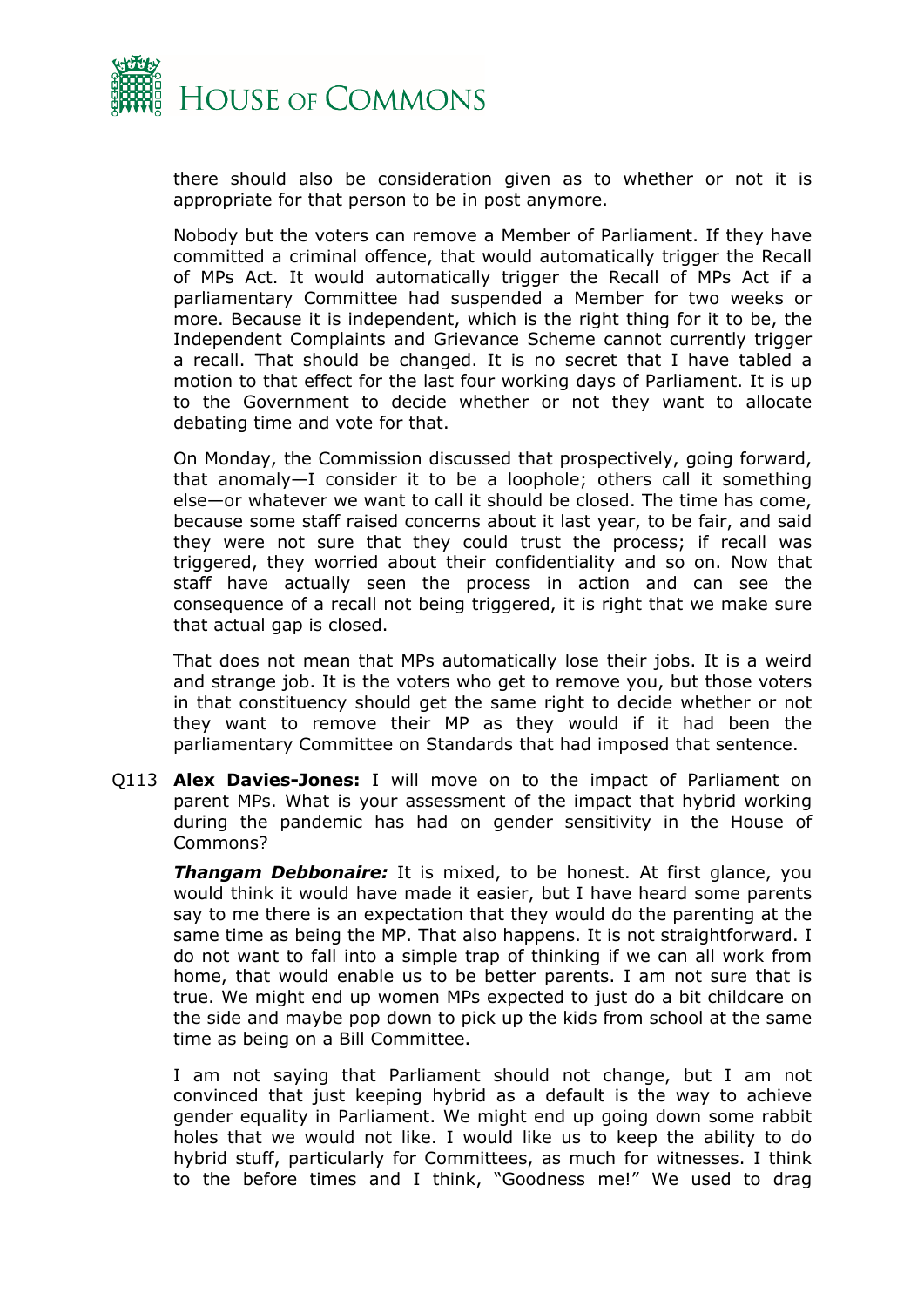

witnesses down for Bill Committees and Select Committees, to appear for maybe 20 minutes; we would drag them all the way down from the north of Scotland, and then sometimes it would get cancelled. We never need to do that again. That is important.

For the functioning of a Committee—I have not been on a Select Committee but I have been on lots of Bill Committees—being in the same room is a different quality, which I personally appreciate, but the fact that we have had the ability to be hybrid should be retained because we have not yet evaluated what might and might not work. I do not think we are yet in a position to say what would actually help achieve women's equality in Parliament, because I worry that we then end up with a second-class citizen of MP, who is the woman MP who is expected to go home and collect the kids.

We could then come back to changing Parliament's working hours so that all parents are able to collect their kids from school. I do not know how we would do that for non-London MPs. We could talk about that, but I am not convinced yet that hybrid in and of itself is the answer to women's equality. I just do not want it ditched, because we need to assess it properly.

Q114 **Alex Davies-Jones:** In the evidence that we received from the Leader of the House before your session, he very much gave the impression that all of the hybrid working would be scrapped going forward post pandemic. He also claimed that because we were returning to normal there would not be an equality impact assessment carried out on the decision to end hybrid proceedings. What do you make of that? Would you like to see an equality impact assessment carried out, and what parts of the hybrid working arrangement would you like us to retain in order to maintain a gender-sensitive Parliament?

**Thangam Debbonaire:** To be honest, I would like us to retain the ability to do the lot until we decide what we want to keep. The business of being a Member of Parliament does involve being physically here. It does not require it all the time—it is not all the business of being a Member of Parliament—but the quality of debate when we are all in the room together is markedly better. When you are just in a long line of Zoom calls, waiting for your turn, and you are not in the Chamber to be able to intervene on a Minister or really interrupt a Minister and say, "Hang on a minute. What did the Minister say right there?" that is nowhere near as good as what we have at the moment. We are able to do a better job for our constituents when, as a default, we are all debating in the same room.

We should not chuck out the virtual provision, because there will be circumstances. It could be part of a return to work after a maternity leave, for instance. It could be whilst someone is clinically vulnerable but not physically sick. When I had cancer treatment, would I have liked to be able to appear virtually? No, but I know that some people would, and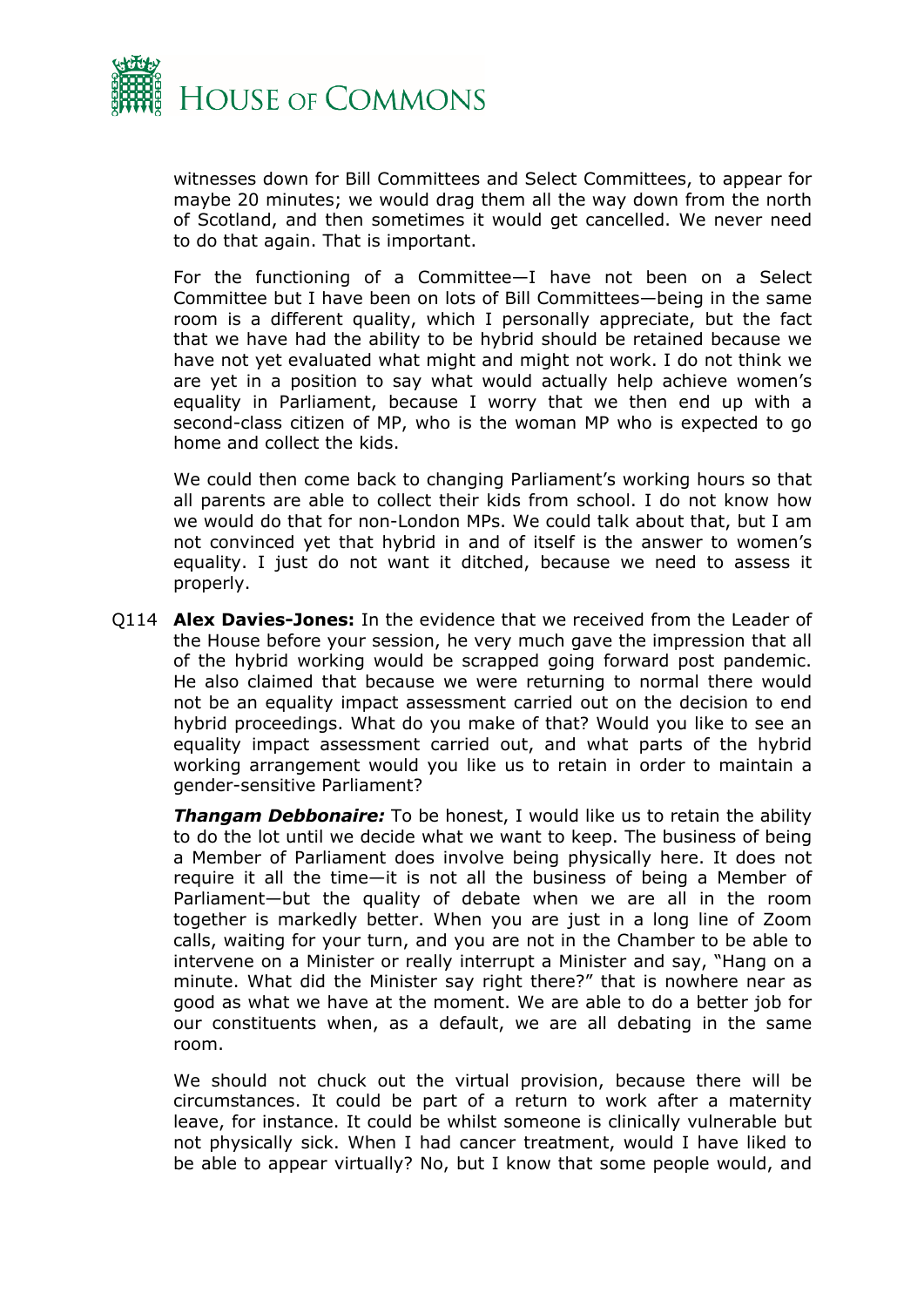

some people were able to this year. It gave me the opportunity to think about that.

Retaining the kit is essential. I do not want anybody ripping the wiring out, and I have been assured they are not going to, but we need to be able to evaluate that in a way that is not just clouded by our Covid frame. We need to think about what the outcomes might be. We need to do a bit of modelling and some good-quality research. That is why I come back to having a Speaker's conference or some sort of standing committee that was there to do just that. I would really like us to do that.

You have raised with me something that I will now put to the Commission. I have already said we need to do a proper evaluation of this. I will now write to my fellow Commission members and ask them to include in that a gender impact assessment, because that is absolutely right. I am actually quite ashamed that I did not put that on my list before, Alex, so thank you.

Q115 **Alex Davies-Jones:** Thank you for taking that forward. That would be really useful. If you could share any response you get with the Committee, that would be really useful for us as well, thank you. This Committee has also heard evidence that recent reforms to support parent MPs are not sufficient for ensuring that the House is a modern workplace for parent MPs. What more could the Government and the House authorities do to support parent MPs?

*Thangam Debbonaire:* I am not a parent so I feel less qualified than others to comment, but from having talked to parent MPs, I find it really difficult to tussle this one through, because I get completely different views expressed from London parent MPs and non-London MPs. There are those whose children are at an age where they can bring them to London to live here and it is not too disruptive. If you get elected when your children are teenagers, they do not want to be disrupted. They do not want to be moved to London, in my observation. I do not know. This is why we need to hang on to the hybrid facility until we have tussled out what would and would not be helpful there, because I do not want to chuck it out.

There are some practical things. The family room needs to be a family room. I am pretty sure the nursery provision is not adequate, when you add in all the staff who might want it. I do not know, but again a Speaker's conference or a standing Committee could assess that. We need a proper assessment or whether we need greater childcare provision.

We could do with timetabling. For all sorts of reasons, it would help us all, frankly. We would never be able to get over the fact that an Urgent Question is an Urgent Question. The nature of the thing is in the name—it is urgent—and the parliamentary timetable would be put out, but it is not beyond the wit of man or woman to come up with a system that would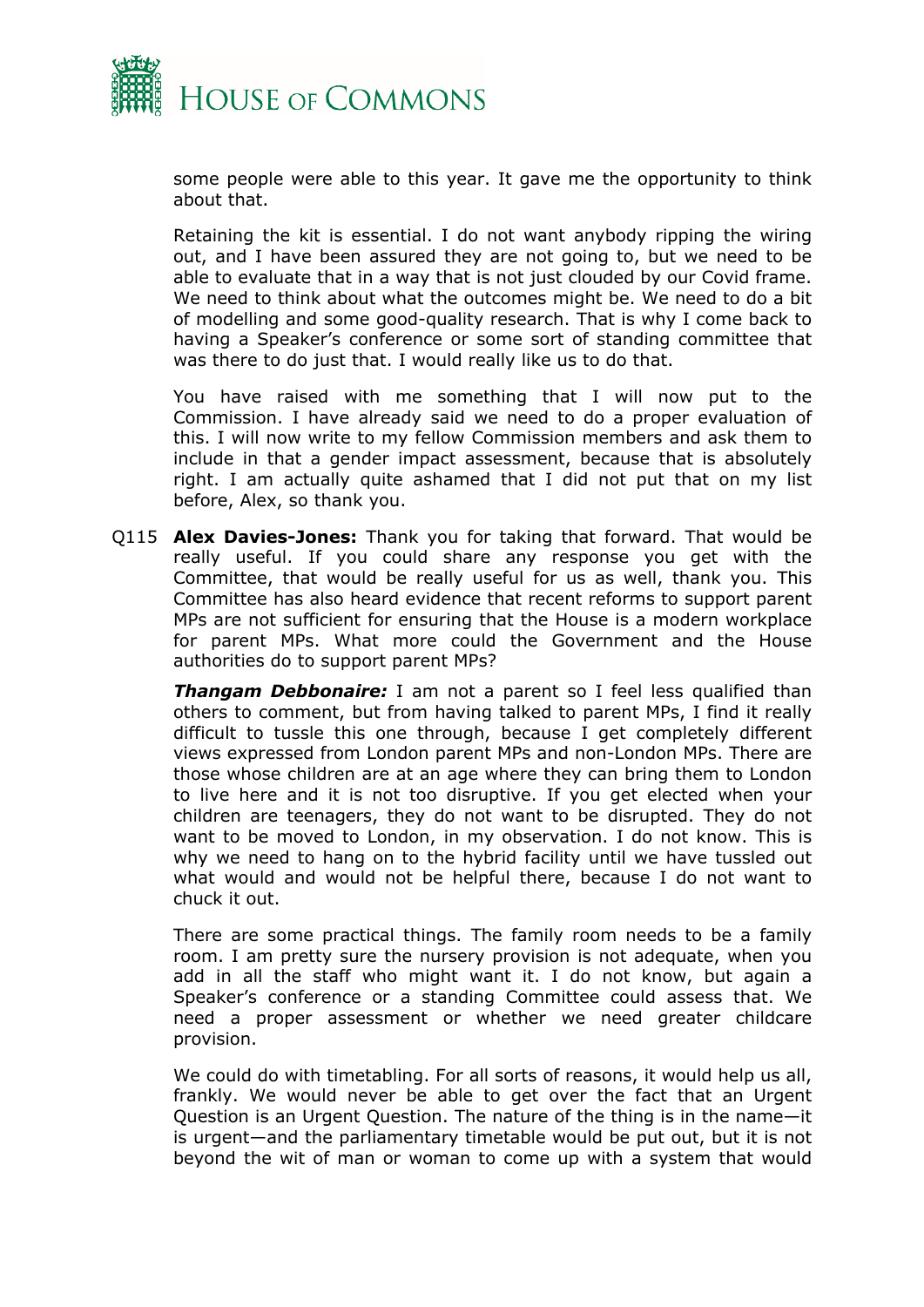

allow us to timetable within a frame that would allow people to be able to book childcare with some sort of certainty of when they will get home.

The issue of bedtimes for young children is a painful and emotional one. I know there are some MPs whose children do not live in London, for whom the answer is, "You get to read bedtime stories on the weekend." For London MPs who have the possibility of going home, it must be really hard not to make it home. As a non-parent, I do not feel adequately qualified to comment on that, but we do not want to make it hard for parents to want to be MPs. We do not want to make it hard for single parents to want to be MPs. I know it is a real struggle for my singleparent colleagues. I have known colleagues, especially in the Brexit years, who just had children sleeping on their desks, waiting for votes to be over. I just felt really heartbroken for them. What did it do to their education? What did it do to their own lives? That just felt really unfair.

It cannot possibly be unreasonable for us to want to look again at timetabling. In the before-before times, MPs used to say, "We must not get rid of all-night sittings. Democracy will end." It didn't though, did it? We now have much more reasonable hours than we used to. Just because they are more reasonable than they used to be, it does not mean that we cannot do a bit of work and make them a bit more reasonable. That would help everyone, by the way. Even if your children live hundreds of miles away, at last you could get to your office to read them a bedtime story on Zoom. At the moment, you could not even plan to do that, and that is shame, because that will put a lot of people off.

Q116 **Alex Davies-Jones:** I completely agree. What is your assessment of the recent locum MP pilot that our Friend the Member for Walthamstow participated in? Is there scope for that to be developed or expanded in the future?

*Thangam Debbonaire:* I do not know that it has been evaluated, and that is important. I can give you my opinion, but we are better off with an informed evaluation of that. There are certain tasks that mean that many MPs would say you cannot have a locum MP. Anyone who is not elected by the people cannot vote, cannot stand in the Chamber and cannot go on a Committee or Select Committee. There are certain things that, whether you call it a locum MP or an extra member of staff, they physically cannot do; They are not allowed to. Democratically, they are not allowed to.

Do I think there are other options? I have heard of a legislature—I cannot remember which one it is—where job shares are allowed. If two people put themselves up for a joint election, one could be substituted for the other at different times. I have mixed feelings about that, but I would rather we were better informed by some of the academic research and some consultation. I have mixed feelings about it, because I really hate the idea of second-class MPs, and I worry about whether that would do that.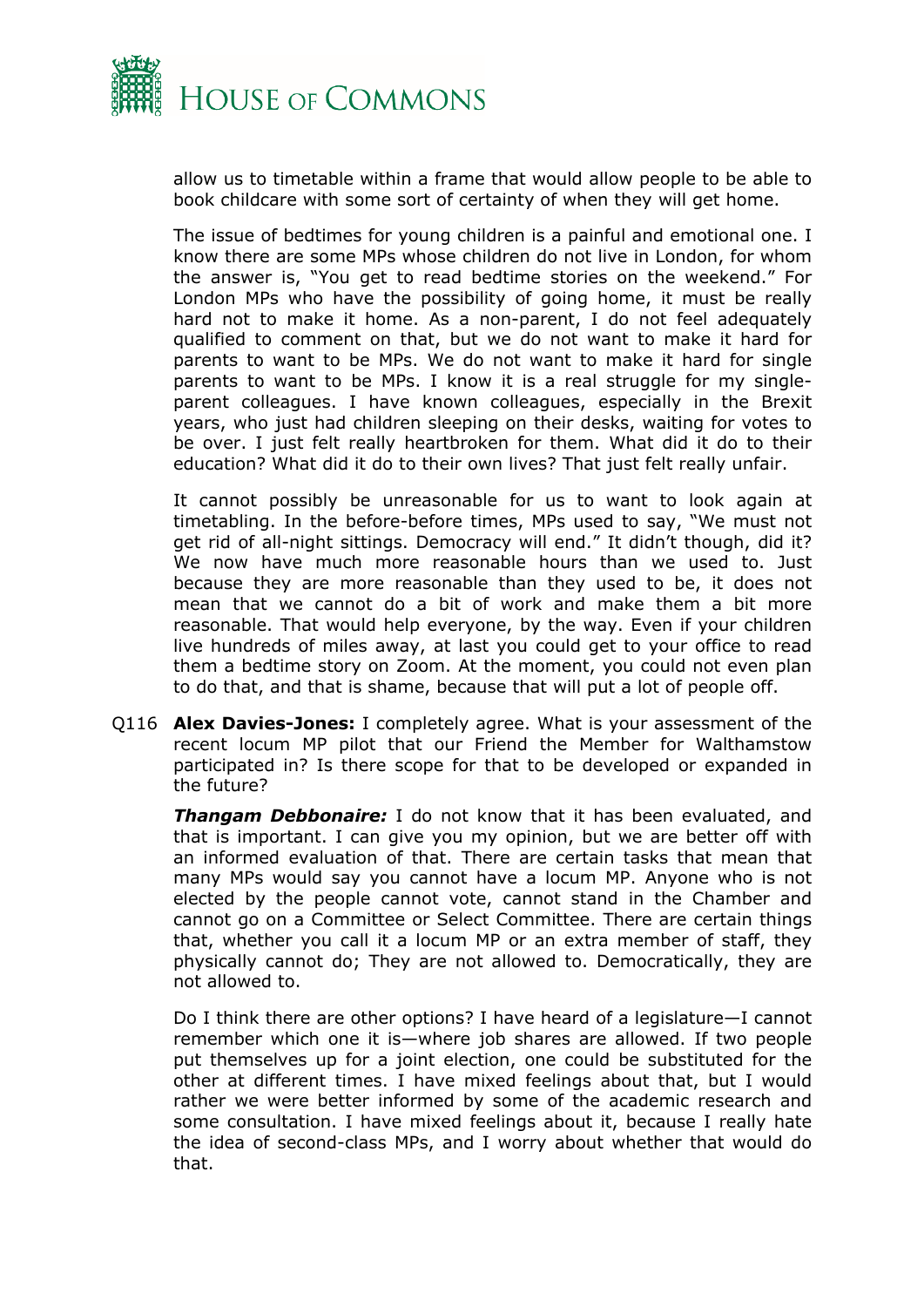

Having something that is called a locum MP and actually is not an MP must have been frustrating for the person who held that post. It is extremely reasonable for IPSA to consider funding the provision to have extra staffing to do some of the constituency work, and I believe they have, for a second time. Calling it a locum MP is not completely accurate, given that they cannot vote, they cannot sit on Committees, they cannot do Bills and they cannot speak in debates. It is not the same job. It is still a valuable job, and I totally get the idea that you need another body to do a lot of the stuff that an MP does, but there are certain things they are not going to be able to do because they are not elected.

Q117 **Kate Osborne:** Hi, Thangam. Thank you for coming to give your evidence to us today. I have a couple of questions for you. What is your assessment of progress on changing cultures and behaviours in the House, and what is the Labour party doing to address negative cultures and behaviours in the House?

**Thangam Debbonaire:** I have only been here six years, and they have been six very odd years.

**Kate Osborne:** Not as odd as some of us so far.

*Thangam Debbonaire:* I am not sure what you mean, Kate, sorry.

**Kate Osborne:** I just meant the last 18 months for the 2019 intake have been rather strange.

*Thangam Debbonaire:* So were the previous five, I promise you. They were very odd too. I sometimes think this has been odd in a very different way. Politically, the previous five, especially the previous three, were unbelievably odd. I cannot explain if you were not here. They put a completely different slant on just about every single thing. We were living in a hung Parliament, but also a hung Parliament that appeared to be only focusing on one topic. That actually was not true; if you look at the Institute for Government's assessment of what we actually spent time on, it was not all about Brexit, but it dominated the airwaves, it certainly dominated our thoughts, and it definitely dominated our night times, when we were here for very late-night votes all the time on things that really did matter. If one person was in the loo when the Division bell went, it could make all the difference, and differences were indeed made by votes that went down to the wire to one person, or a casting vote from the Speaker.

On change in culture, it is difficult for me to assess. That is a long-winded way of saying I do not know if I can assess that. I have felt both valued and appreciated as an MP by Members of Parliament from different parties. I personally have not felt that I have experienced discrimination in any of the things that I have wanted to try to do. That is my personal experience, and that means that I may be less well qualified than others.

The culture is based on power, and if you are a feminist, which I am, given that we are here to take power and use it, it is quite a journey for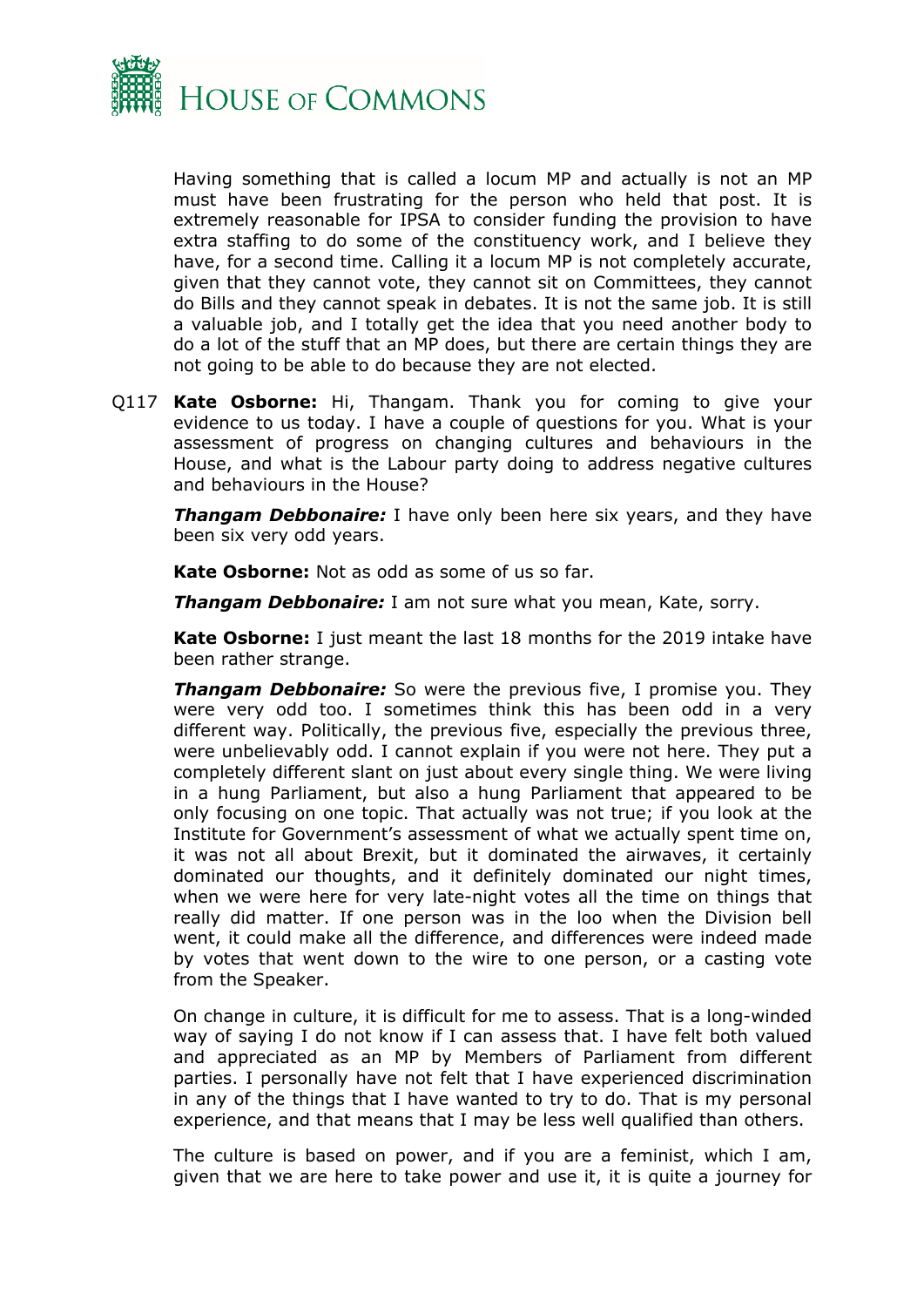

any woman, over the last 100 years, to have to accept that when we get here we have to accept something that has been defined as male for centuries.

I do not agree with it, and I think we have moved a long way away from where we were even 10 or 20 years ago in the public eye—I can only compare with public culture—but there is still an idea that if you are here to accept and take power, that has an impact on what that says about your feminism. My feminism was always about power to do things—that that was a thing that we should fight for. It was not about the power over other people but the power to do things. Seeking power is a good thing, but it has been given a bad rap, sometimes by other women, often by men and often by institutions of patriarchy.

Is this institution still a patriarchal one? That is really complicated. We have men in key positions of power. We have had women in key positions of power, which has not always translated into massive change for women. We do not have a 50:50 Parliament. I am only the 408th woman ever to have been elected. In terms of numbers, I do not think that there have yet been enough of us for it to be mainstreamed that women and men get to be MPs. That will be a test for me. If I am still here in 20 years' time, I would love it if I went to a school and nobody said, "What is it like being a woman MP?" I will like it when they just say, "What is it like being an MP?" because that is when I will know that it is no longer a thing.

In my experience, I have found this to be a male-dominated environment in terms of numbers. There are certain parts of process that feel very traditionally masculine, but that changes with numbers. There is a critical mass of women now. Once we went over a third, it felt like we were getting somewhere in terms of our sheer numbers and our diversity as well. We do not all agree and we are not all from the same political party. We come from opposite ends of political spectrums within our own parties. We are not all of the same sexuality. That is incredibly rich. By our sheer presence and our ability to bring different topics to the Floor of the House and to committees, we are starting to shift not just the culture of the place but, more importantly, the culture of the country and the nature of the laws on which we legislate.

That is a long answer, given that I cannot give you a firm measurement. Yes, it has changed. That is the short answer. I could have just said that.

Q118 **Kate Osborne:** Evidence in our inquiry has suggested that MPs under investigation for sexual misconduct could be excluded from the parliamentary estate, as in other workplaces, although you may have heard the Leader suggest otherwise earlier in the session. Should it be a voluntary matter for the parties or Members themselves, or should we consider changing the rules? I will put to you the same point that I put to the Leader. If this is the case, does this mean that there are lower standards of protection in Parliament?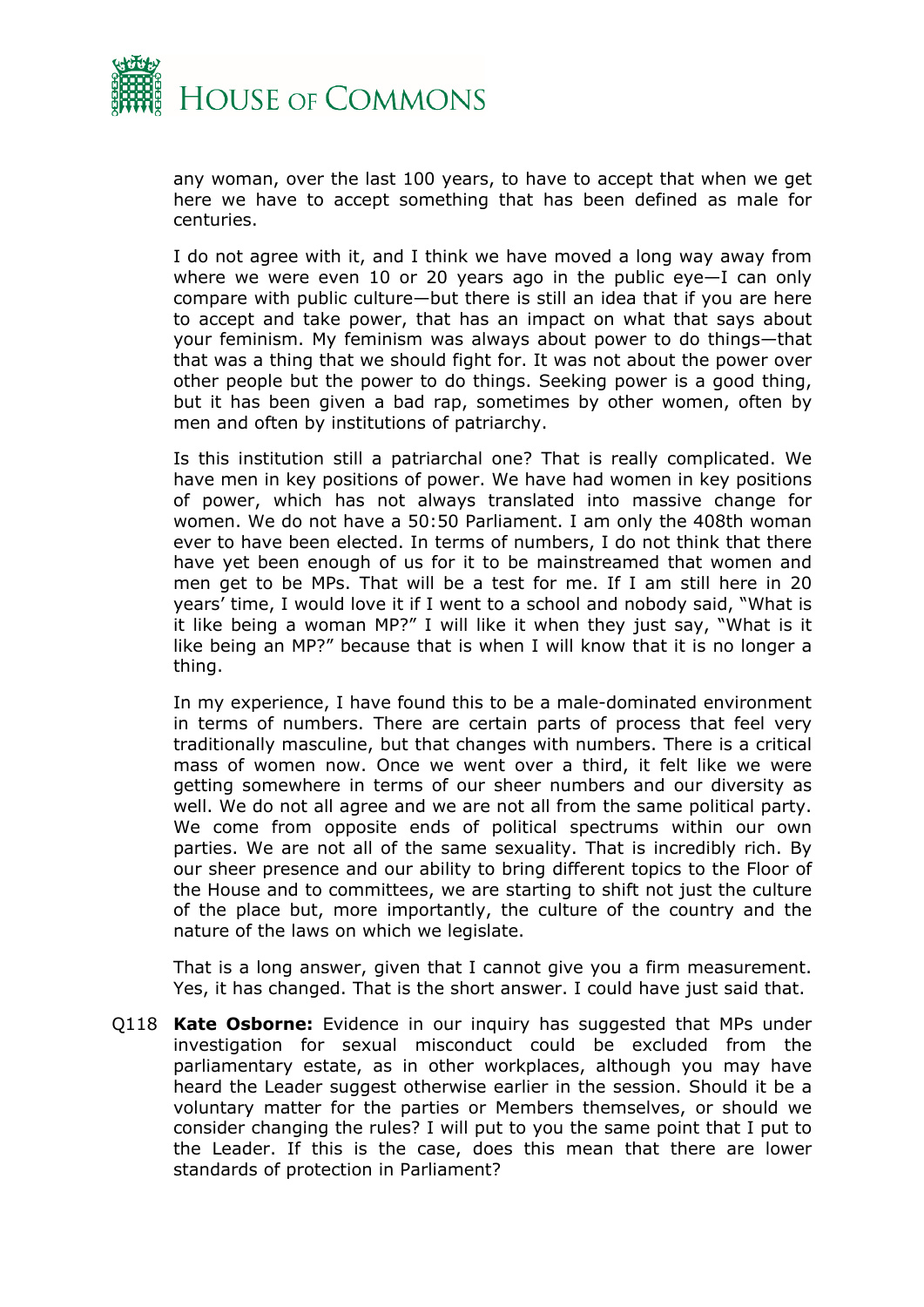

*Thangam Debbonaire:* All parties should do their best not to select people who have dubious ethics. All parties should do more due diligence, and I do say all parties. There is no party that can point a finger here. All parties need to be doing better at who they select to stand as candidates, and that includes at snap elections. One of the things that all political parties could do is prevention. The Labour party has had good and bad elections for doing enough due diligence. I would like all political parties to start getting a pool of candidates ready or identifying individual candidates a lot earlier, so that the due diligence can be done away from the heat of an election. That is the first part: I would like there to be prevention.

The second part is that it is voters who get to decide who is here, and that is a problem and a tension. Several times over the last few years, I have felt there is a problem with the fact that because it is voters who get to decide—I do not see a solution to this yet, by the way—that means that it is not a workplace like any other. That is problematic because you are relying on informal networks, where someone says to their network of women, "By the way, do not get in a lift with such-and-such a person." We all know that happens. That is not satisfactory for safeguarding. It is really is not. It is particularly not satisfactory for safeguarding staff who may find it much harder to be able to say, "Oi, no, back off," if a certain person comes in the lift with them. It does not appear to be satisfactory.

Does it mean this workplace is not like others? Yes, it definitely does, and that is a function of democracy. I have not yet worked out the solution to that, because the voters should be able to decide who their MP is. If we change the rules on recall, that might open up a different space. As Jacob said, if someone is accused of something, as would apply to any of us if we were accused of something, we would hope that there would be a way of managing that process so we were not putting other people at risk but were still able to represent our constituents, because it is our constituents who matter most.

I am afraid I do not yet have the solution to that. I thought about it a lot in preparation for this meeting. I will just be honest with you. I do not yet know what that solution is, but there should be ways of amending recall so that the scope is wider, certainly for people who have been found to have done something.

Ideally, parties should manage the process, but given that we also expect parties to suspend Members who have done bad things, that means that the influence of the party Whip is then reduced. That is really tricky, but I would hope that all political parties would be doing their bit through their Whips' offices. What do you do about Members who are independent or who do not have a Whips' office? If we rely on the usual channels, that leaves anomalies. I am sorry that I do not have a perfect answer.

Q119 **Kate Osborne:** That is absolutely fine. Taking on board what the Leader said, or reminded us of, in terms of law, where someone is innocent until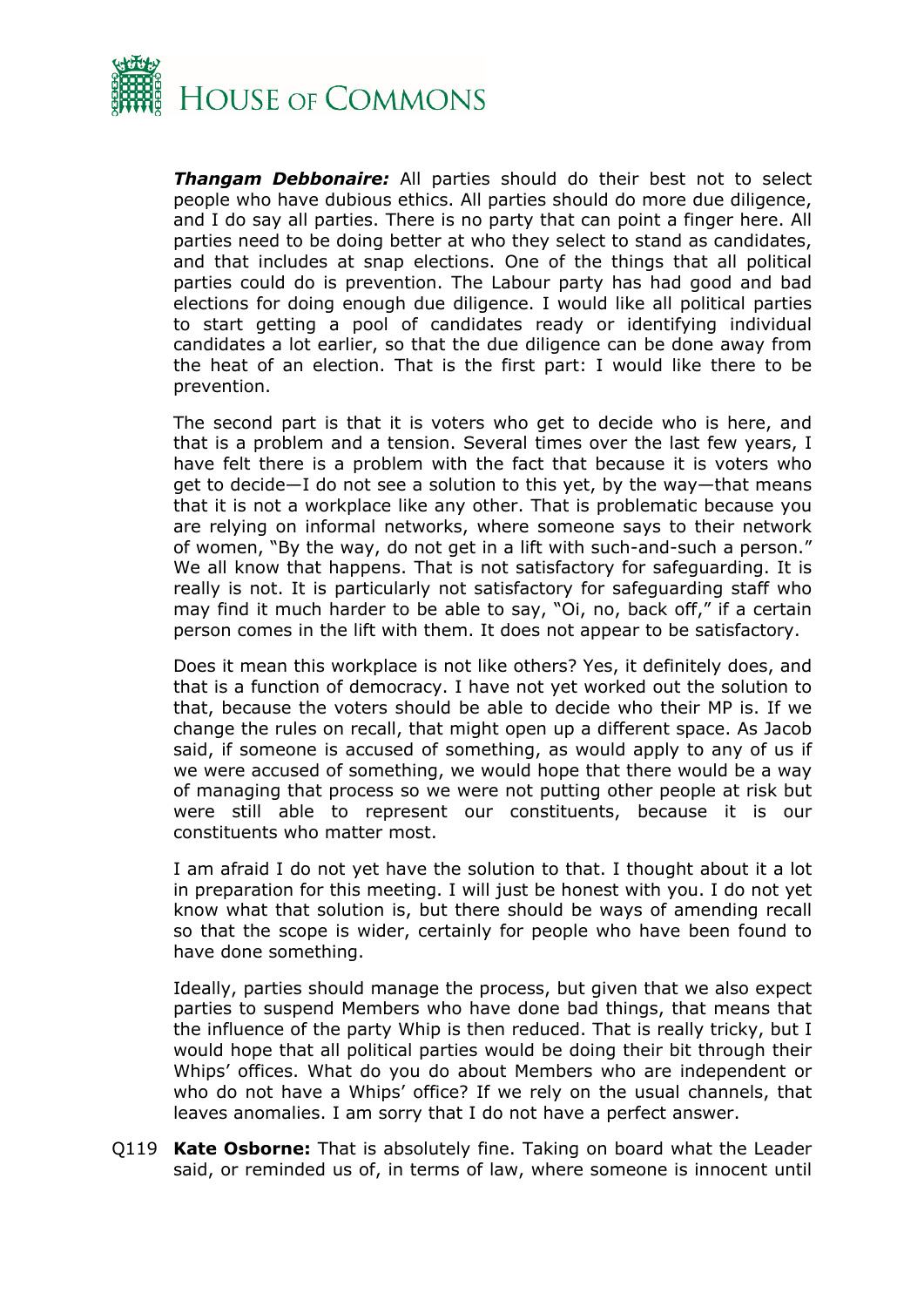

proven guilty, does this mean that a Member under investigation for terrorism offences could not be excluded?

**Thangam Debbonaire:** If you are under an investigation by the police, I think that is slightly different to being under investigation by the Independent Expert Panel. Positing those two as the alternatives, I do not know enough, and I was not prepared for that question; I do not know enough about what the procedure would be if you were under a criminal investigation for a serious crime of violence. My guess would be that would activate the Speaker being able to act in a different way, but I do not know; I am definitely going to find out.

I do not think it is a particularly useful comparison. It is a relevant comparison in that whatever sin they are accused of, we would want there to be an appropriate way of constituents being able to be represented, and staff and other MPs being safeguarded. If someone was under investigation for terrorism, I think they would fail their security clearance, so I do not think their pass would work. I honestly do not think their pass would work, but I might be wrong about that. As a takeaway from this discussion, I will check that out. I want to explore that. Alex is shaking her head at me, so maybe that is not true, but I will certainly check it out.

Q120 **Kate Osborne:** I am not sure myself, I have to say, Thangam. I am thinking back to what the Leader said about people being on bail and at that point still being innocent until proven guilty. It is an interesting one.

*Thangam Debbonaire:* In a place of work, you could be suspended and put on gardening leave. You are still innocent until proven guilty but taking a precautionary principle to safeguard other staff. The difficult here is that there is nobody to do that to Members. There are only the voters. That is really tricky, and it is one of the things that I found difficult when Anne asked about where the power lies for processes in this institution. It is really complicated and I do not have a handle on all of that yet. I am going to find out about the terrorism offences, because that is a really valid question.

Q121 **Kate Osborne:** It may be for lesser offences, but I am aware that this is also an issue in local authorities, where independents seem at times to be able to behave incredibly badly with no real recourse.

I have one final question for you. What is the family room and where is it? I have been in this place for a fairly short amount of time, so I have not had many opportunities to bring my youngest son in, but have had one or two at the beginning of my time, and I did not know there was a family room, let alone where it is. Maybe you can drop me a note and let me know all about it.

#### *Thangam Debbonaire:* Yes.

**Chair:** It is off the Lower Waiting Hall, but it is pretty dingy.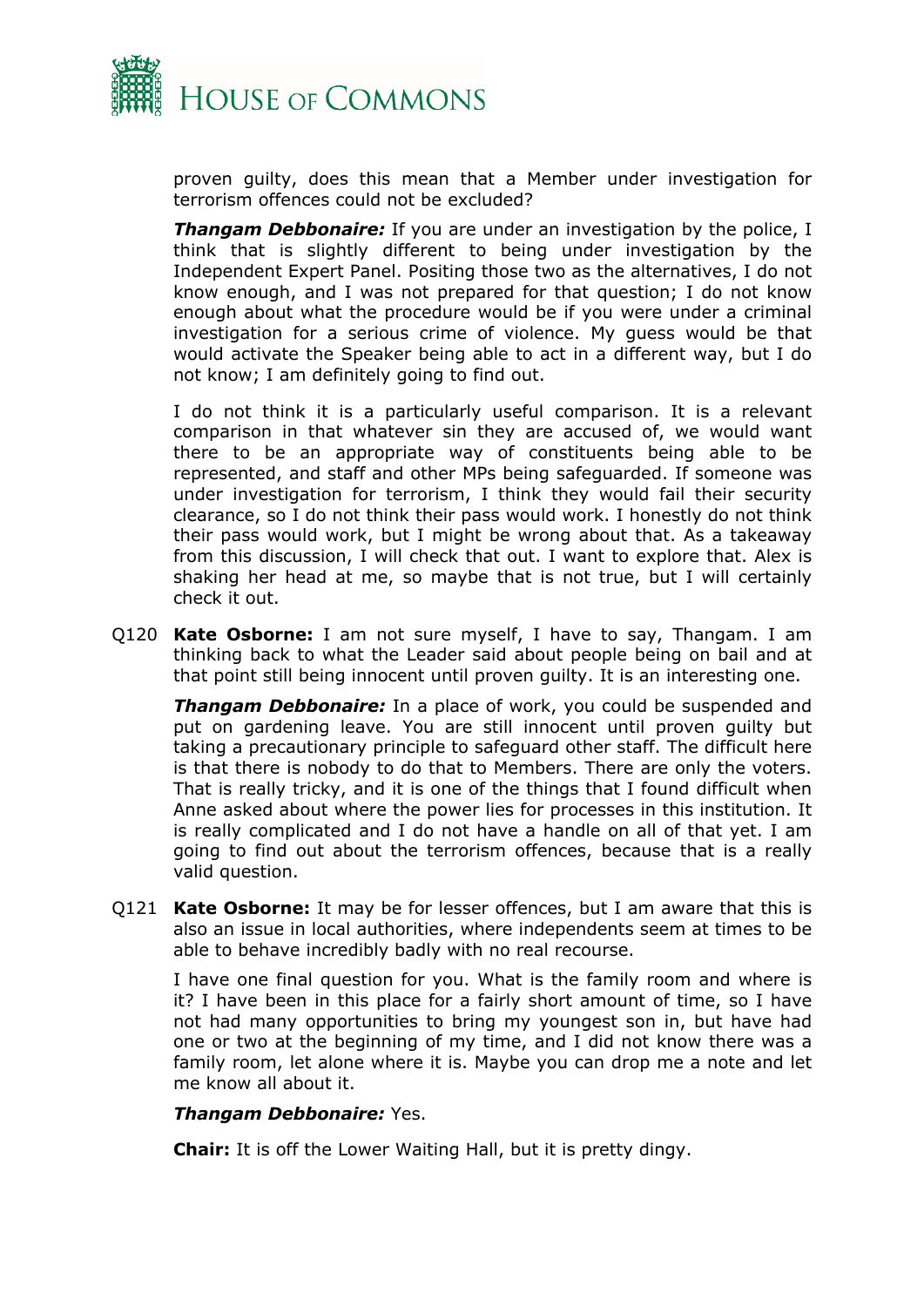

*Thangam Debbonaire:* Yes, it is not the best.

Q122 **Elliot Colburn:** We have received evidence from Dr Alexandra Meakin on the issue of restoration and renewal, who has raised concerns that without political direction, the Parliamentary Works Sponsor Body will not feel able to consider how the building and the facilities that support this place can support a gender-sensitive House of Commons. What would be your take on that, and what are your priorities for embedding gender equality in the restoration and renewal programme?

*Thangam Debbonaire:* I heard your question earlier to Jacob about this. I am not convinced that the Parliamentary Works Sponsor Body could not commission a gender equality impact assessment. They do a lot of things on initiative, and they present to the Commission, "Here are our views." They then need us to approve them, but they initiate certain things. They presented a paper to us on Monday about certain things that they are building into their design assumptions. They come up with them; we then approve them or question them as appropriate.

Again, I will put that down on my list of things to check, but I see no particular reason why the Parliamentary Works Sponsor Body could not commission a gender equality impact assessment. We could ask for one as well. You might want to put that in your recommendations. I can as a commissioner, and I have regular meetings with the Parliamentary Works Sponsor Body and the Delivery Authority. I can ask them if that is correct.

As I said, I would like gender impact and gender equality impact assessments to be more mainstreamed into our processes in terms of legislating, but also in terms of how we operate in this place more generally. Again, I know it is a theme, but I would like to come back to the idea that if we had a standing Committee whose responsibility it was, they could be given powers in their standing orders to initiate, request or require such an impact assessment to be undertaken by any relevant body.

Q123 **Elliot Colburn:** I will ask the same question that I asked the Leader. What benefits do you see that might come about from working with an external advisory group or experts on gender equality, or indeed any equality issue, in advising the restoration and renewal programme?

*Thangam Debbonaire:* There are masses. I am not wanting to insult the restoration and renewal people by saying that they do not already have that expertise; they may already, but having an external advisory body that is full of expertise is useful as a consultative and advisory body. The whole process of R&R is already quite unwieldy. I do not want it to slow down. I want us to get on with it. I want us to get on with the full decant and restoring and renewing. By the way, I disagree with the Leader on this. It is not just about the wiring.